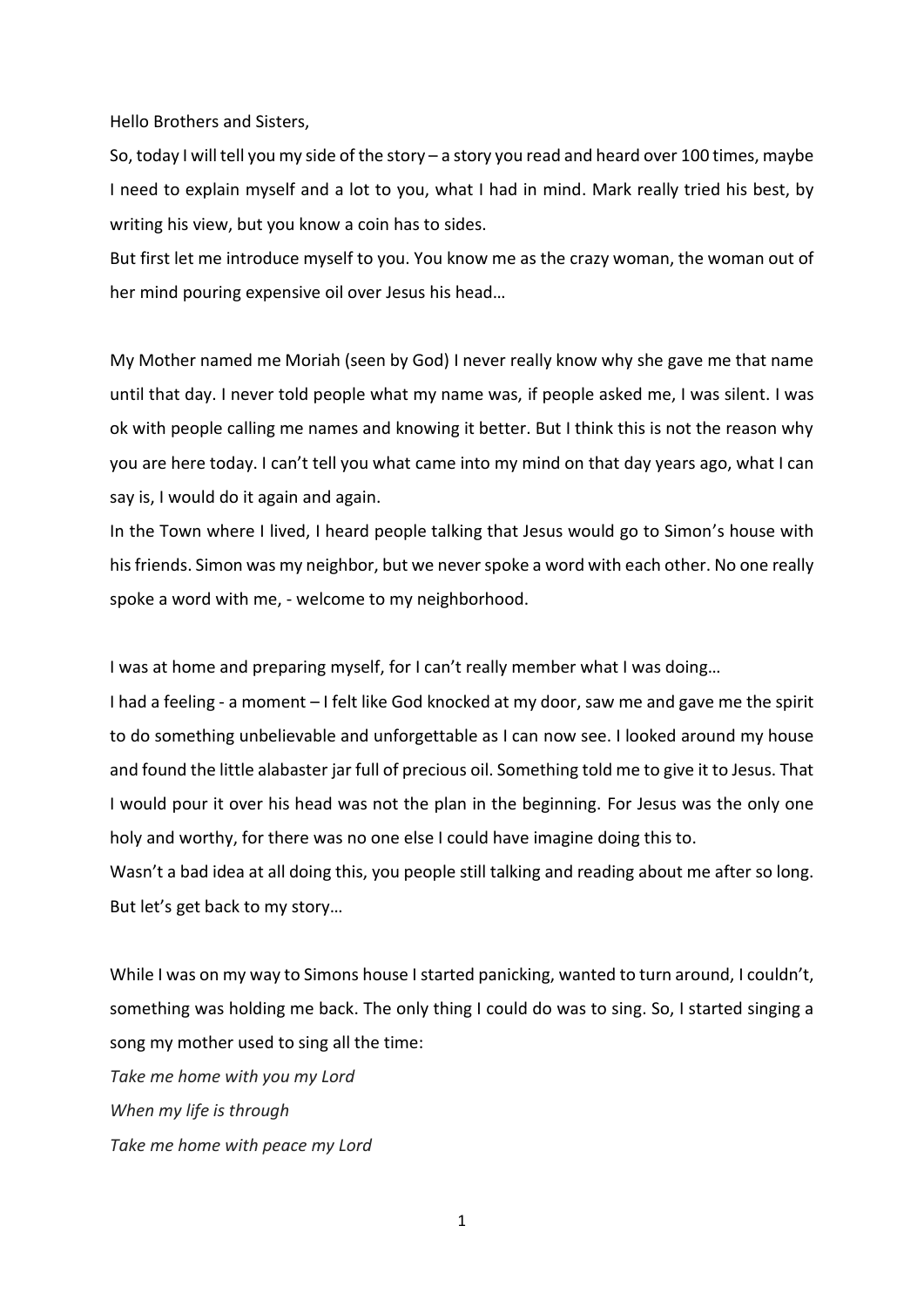*Let me rest with you When I've fought the fight And I've kept the faith And my race on earth is won All I ask is that you say well done Lord please let me hear you say well done*

That was all I was asking for in that moment – that the good Lord would one day say to me "My Child – well done"

I did not knock at the door – ok, it was open, so I took it as an invite to enter in without knocking. As I entered Simons house, everyone in the house looked at me. Some of them started whispering, some of them said "what is she doing here", "get out of the house crazy woman". I didn't care to be frank – it was something I was used to. No one liked me – they always wanted me gone. Sometimes I think, they wished I wasn't a person in their hometown. But I was and there I was, Moriah with the alabaster jar.

I looked through the room and saw Jesus on the other side of the room, sitting at the table with his friends. Without hesitating I went straight to Jesus. I felt power and motivation – I wasn't afraid even though everyone was looking at me. I wasn't 100 percent sure about what I was going to do, I thought I would walk to him and give him the jar and turn around.

I was holding my alabaster jar tight, no one could take it from me. One of the men in the house tried to hold me back, but I pushed him away and walked step by step – stood in front of Jesus….and opened my alabaster jar and poured it over his head. Can you imagine my face after I saw what I was doing? You can't imagine, I was happy!!

Now the men in the house shouted, "what a waste", "why are you wasting this pure and expensive perfume?" "Couldn't you sell it and give the money to the poor?" "You are indeed crazy for doing this".

2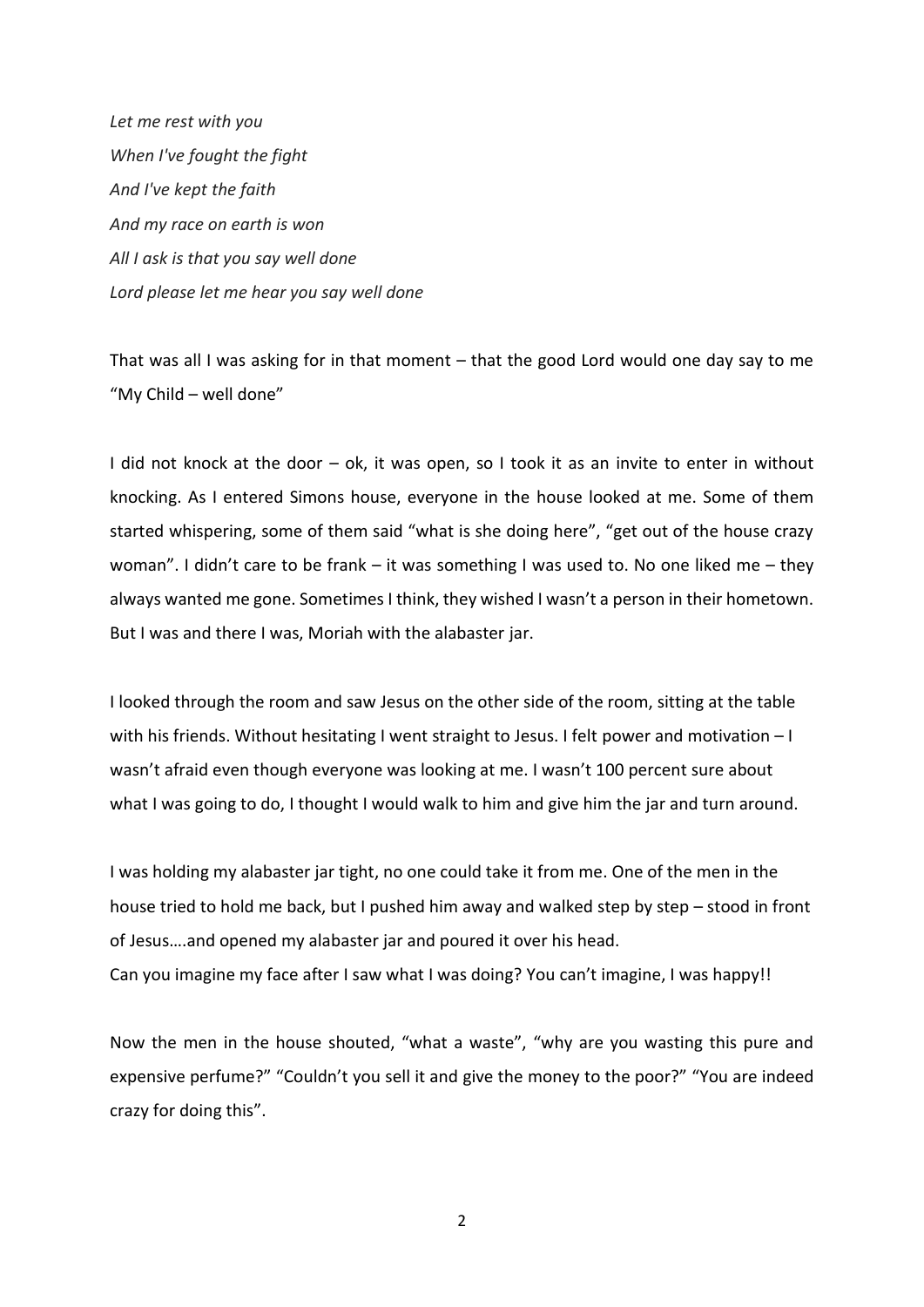The house was filled with anger, until Jesus told them to be quiet, for I had anointed him. That I was the only one who did something very good before he would be gone. There would be many chances to do good for the poor but for him, there won't.

At first, I smiled, I was proud what I had done – but then my eyes filled with tears. I looked at him and he gave me a smile, and, in that moment, I understood that he was trying to tell us, that he was going to die, he would be gone. How could he have known? I didn't want him to be killed, I didn't want to anoint him for death, but I did, and it was right and good. So, was I really wasting this expensive oil for bad? I didn't. Some of them didn't understand what Jesus was trying to say. I still looked at Jesus and my heart were heavy, was he sad that they didn't see him as precious like this perfume? That I was the only one who acted and

showed him how precious he was?

That was the moment I understood my name – I was seen by God and the people of God and God wanted me to do this for his son. For he was worthy an expensive anointment. I was seen by God in the right time and right place. For I had been silent for too long.

Ha-ha was I really wasting this perfume? I was not, I mean who if not for Jesus would I spend and use it for. They never really thought about what they were saying. I always ask myself if Jesus was offended in his heart? He told them to let me do what I was doing.

I had done the undoable, I turned around and walked straight to the door. Before going out of the house I told them "I am not crazy, my name is Moriah it means \*seen by God\*" what I did was crazy but right and God saw what I did, and it was good.

They stared at me with open mouths, and I left.

On my way home – I started running. Never had I run this fast in my life. I was full of joy and happiness, even though I was heavy hearted because Jesus would die.

This perfume was expensive yes, and I did not have much money – but what I did, felt worth 1000 denarii. I mean, look, you are listening to my story and I hope we can agree – I did a great job.

I ran into my house closed the door and danced, smiled and then cried. A voice in my head said, "Well done!" and I wiped my tears.